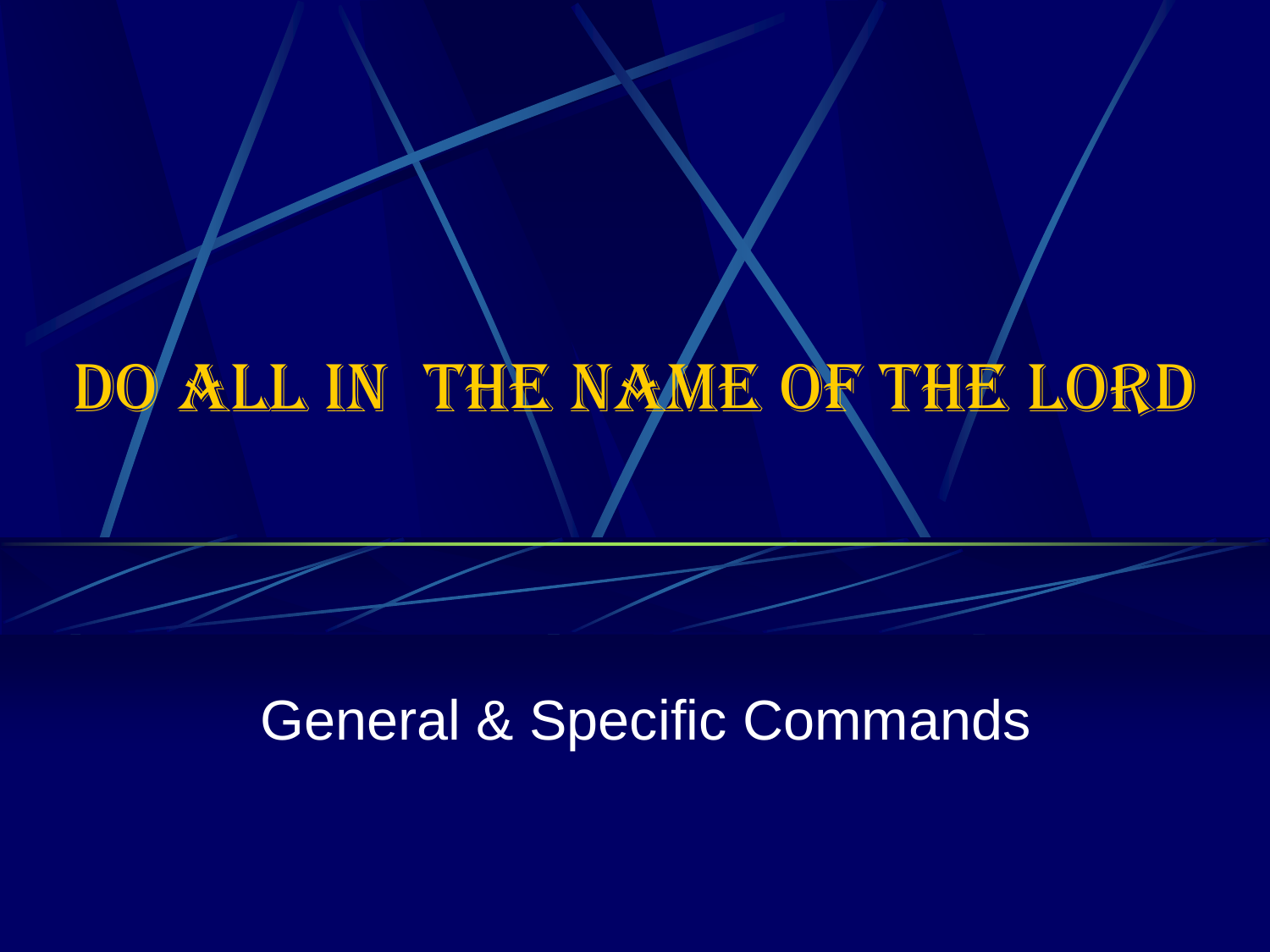### Keep His Commands

Colossians 3:17 "And *whatever* you do in word or deed, *do* all in the name of the Lord Jesus, giving thanks to God the Father through Him."

- **John 14:15** "If you love Me, keep My commandments."
- God's commandments are a mixture of general & specific commands.
- **ELET US look at some examples.**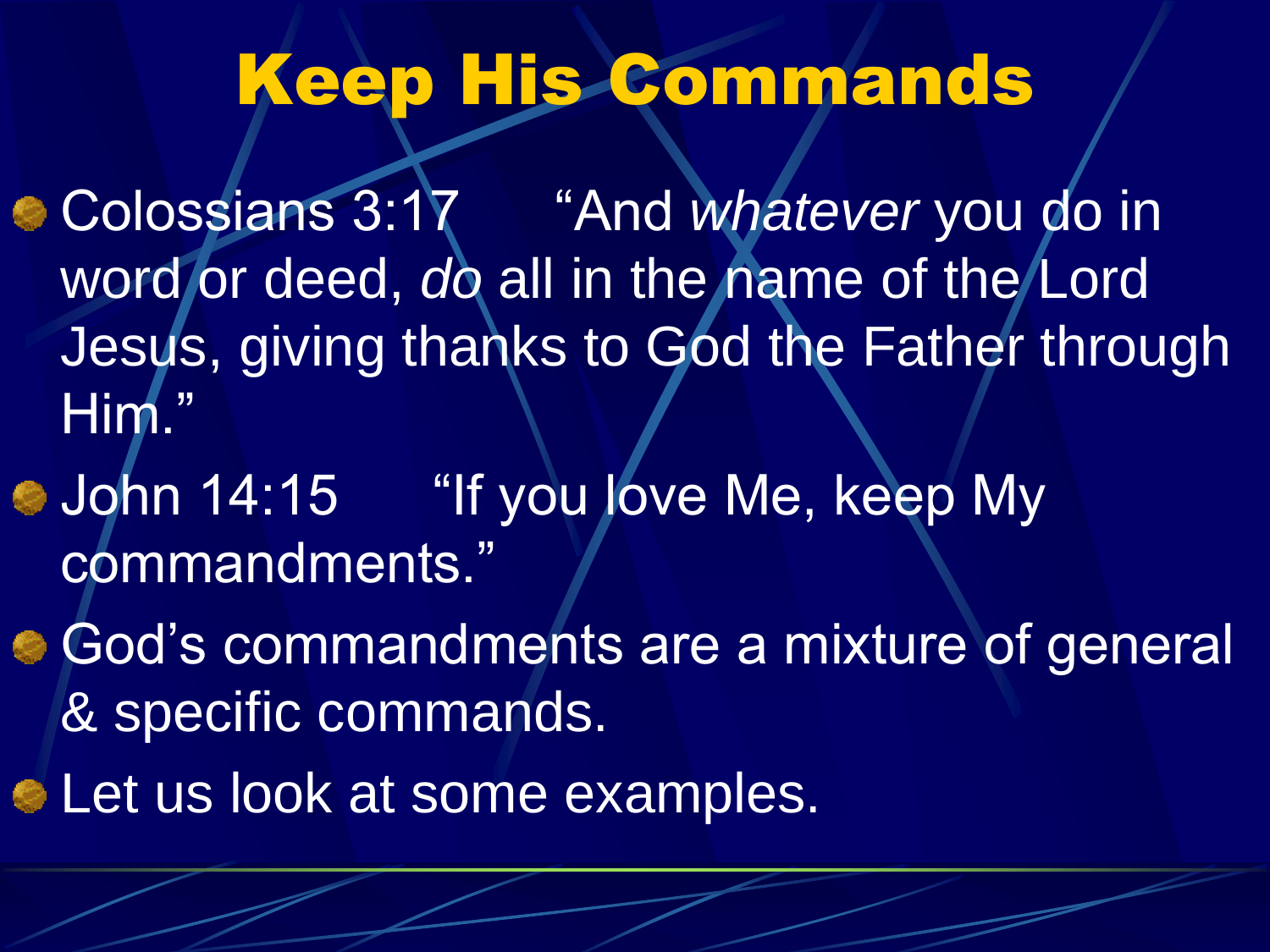# Examples of Commands

God commands Noah to build an ark Gen 6:14 General Wood, Metal  $\bullet$  Specific  $\rightarrow$  Gopherwood, Oak, Fir • Tools/Aids > Saws, Hammers, Nails **• "Do this in remembrance of me"** 1Cor 11:23ff General  $\rightarrow$  Eat & Drink  $\bullet$  Specific  $\rightarrow$  Eat Bread & Drink The Cup • Tools/Aids > Cooking Utensils, Cups, Trays  $\bullet$  Examples  $\rightarrow$  He did bread then cup He used unleavened bread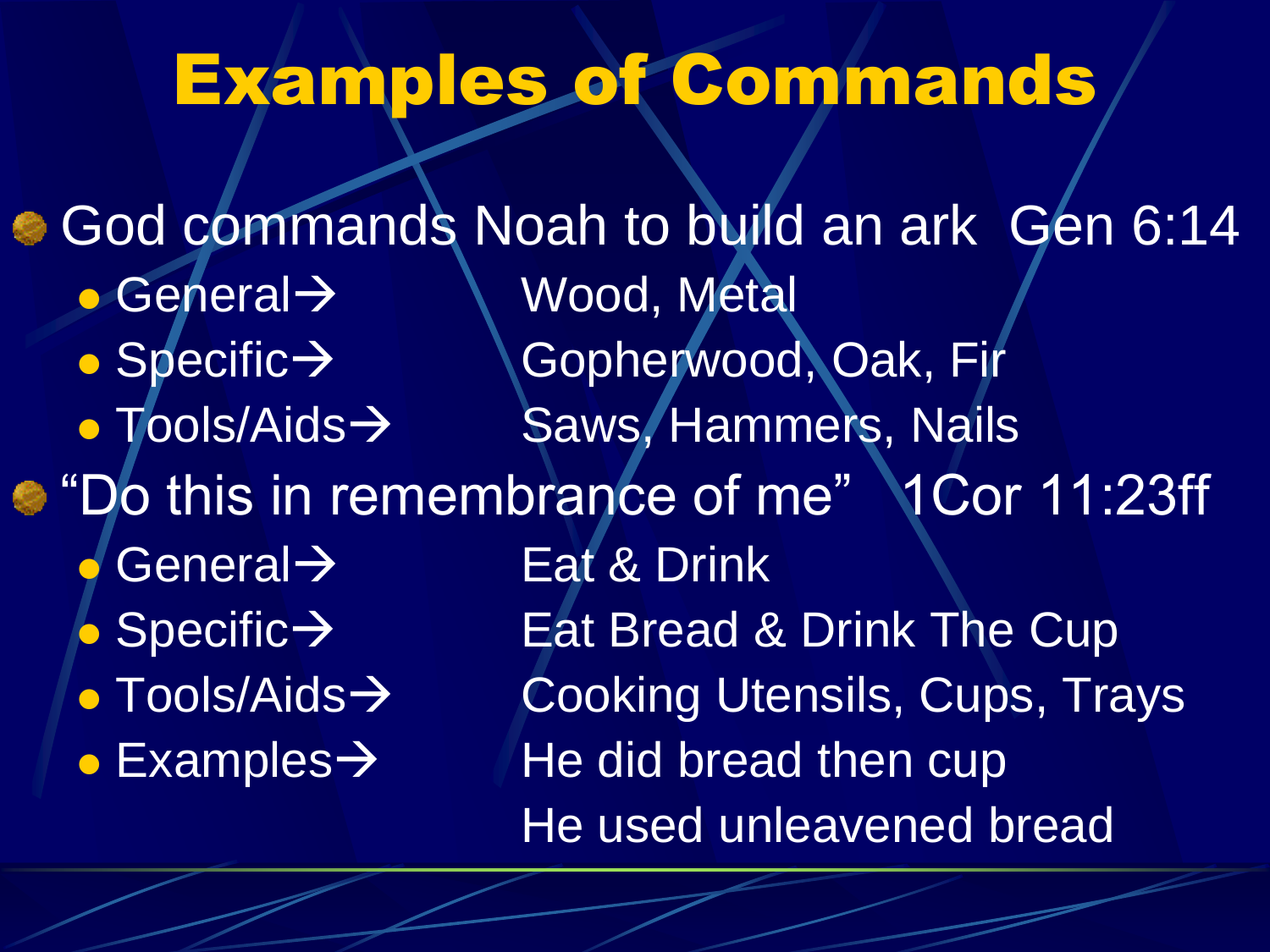### Examples of Commands

**• Preach The Word 2 Tim 4:1-5; Eph 4:11-15**  $\bullet$  General  $\rightarrow$  \ Teach, Entertain  $\bullet$  Specific  $\rightarrow$  The Word, Truth • Tools/Aids→ Building, Computer, Projector  $\bullet$  Examples  $\rightarrow$  Acts 5:42 "And daily in the temple, and in every house, they did not cease teaching and preaching Jesus *as* the Christ." • Notice there are still details to work out.

• What days? How long? What order?